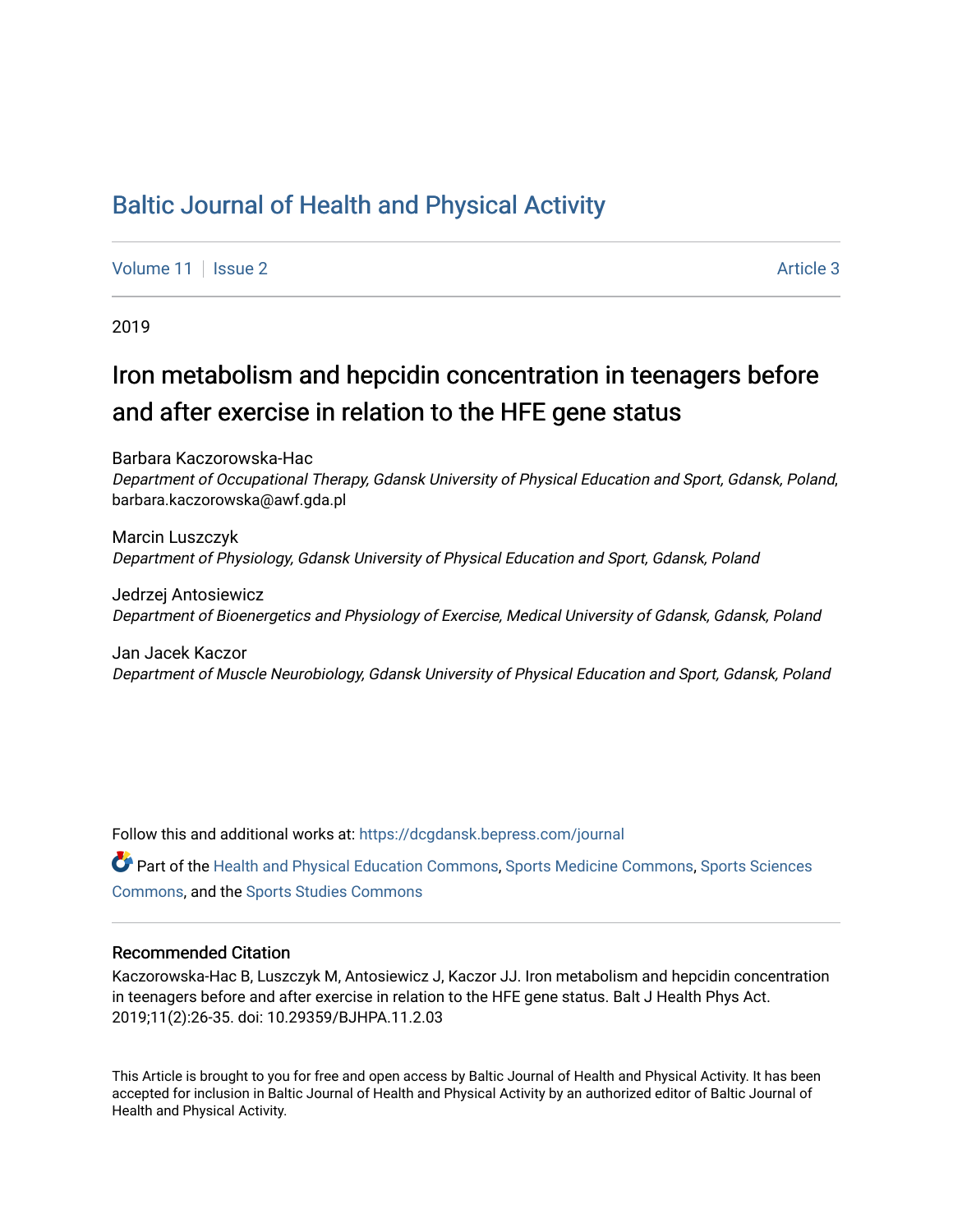# **Iron metabolism and hepcidin concentration in teenagers before and after exercise in relation to the** *HFE* **gene status**

**Authors' Contribution: A** Study Design **B** Data Collection **C** Statistical Analysis **D** Data Interpretation **E** Manuscript Preparation **F** Literature Search **G** Funds Collection

#### **Barbara Kaczorowska-Hać1 ABE, Marcin Łuszczyk2 BC, Jędrzej Antosiewicz<sup>3</sup> D, Jan Jacek Kaczor4 <sup>D</sup>**

- <sup>1</sup> Department of Occupational Therapy, Gdansk University of Physical Education and Sport, Gdansk, Poland
- 2 Department of Physiology, Gdansk University of Physical Education and Sport, Gdansk, Poland
- <sup>3</sup> Department of Bioenergetics and Physiology of Exercise, Medical University of Gdansk, Gdansk, Poland
- 4 Department of Muscle Neurobiology, Gdansk University of Physical Education and Sport, Gdansk, Poland

| abstract                      |                                                                                                                                                                                                                                                                                                                                                                                                                                                                                                                                                                                                                                                                                                                                                                                                                                                               |  |  |  |
|-------------------------------|---------------------------------------------------------------------------------------------------------------------------------------------------------------------------------------------------------------------------------------------------------------------------------------------------------------------------------------------------------------------------------------------------------------------------------------------------------------------------------------------------------------------------------------------------------------------------------------------------------------------------------------------------------------------------------------------------------------------------------------------------------------------------------------------------------------------------------------------------------------|--|--|--|
| <b>Background:</b>            | The aim of the study was to compare the influence of exercise on iron metabolism and hepcidin<br>concentration between carriers of His63Asp mutation (H63D polymorphism) and wild type HFE gene males.<br>Iron is an essential micronutrient required for various biological processes. Systemic iron homeostasis is<br>maintained in a hormone-like negative feedback mechanism by the 25-amino acid peptide hepcidin.<br>Hepcidin controls duodenal iron absorption and iron recycling from senescent erythrocytes using tissue<br>macrophages through the down-regulation of the sole known iron cell exporter, ferroportin-1. Exercise<br>may induce an inflammatory response that leads to changes in iron metabolism.                                                                                                                                   |  |  |  |
| <b>Material and methods:</b>  | Iron, ferritin, hepcidin concentration and transferrin saturation were measured in carriers of His63Asp<br>mutation of HFE and wild type teenagers before and after cycle ergometer exercise.                                                                                                                                                                                                                                                                                                                                                                                                                                                                                                                                                                                                                                                                 |  |  |  |
| <b>Results:</b>               | His63Asp carriers had higher basal hepcidin concentration than wild type probands ( $p < 0.05$ ).<br>Interestingly, the analysis of the correlation between iron and hepcidin concentration showed a positive<br>tendency in H63D carriers, while the wild type group showed a negative tendency at the basal and<br>post-exercise point.                                                                                                                                                                                                                                                                                                                                                                                                                                                                                                                     |  |  |  |
| <b>Conclusions:</b>           | This study demonstrates that exercise has a distinct impact on iron metabolism through the hepcidin<br>pathway with regard to the HFE gene status.                                                                                                                                                                                                                                                                                                                                                                                                                                                                                                                                                                                                                                                                                                            |  |  |  |
| Key words:                    | HFE gene, hepcidin, iron, H63D polymorphism, exercise.                                                                                                                                                                                                                                                                                                                                                                                                                                                                                                                                                                                                                                                                                                                                                                                                        |  |  |  |
| article details               |                                                                                                                                                                                                                                                                                                                                                                                                                                                                                                                                                                                                                                                                                                                                                                                                                                                               |  |  |  |
|                               | Article statistics: Word count: 2,491; Tables: 2; Figures: 2; References: 39                                                                                                                                                                                                                                                                                                                                                                                                                                                                                                                                                                                                                                                                                                                                                                                  |  |  |  |
|                               | Received: November 2018; Accepted: May 2019; Published: June 2019                                                                                                                                                                                                                                                                                                                                                                                                                                                                                                                                                                                                                                                                                                                                                                                             |  |  |  |
| <b>Full-text PDF:</b>         | http://www.balticsportscience.com                                                                                                                                                                                                                                                                                                                                                                                                                                                                                                                                                                                                                                                                                                                                                                                                                             |  |  |  |
|                               | <b>Copyright</b> © Gdansk University of Physical Education and Sport, Poland                                                                                                                                                                                                                                                                                                                                                                                                                                                                                                                                                                                                                                                                                                                                                                                  |  |  |  |
| Indexation:                   | Celdes, Clarivate Analytics Emerging Sources Citation Index (ESCI), CNKI Scholar (China National Knowledge<br>Infrastructure), CNPIEC, De Gruyter - IBR (International Bibliography of Reviews of Scholarly Literature in<br>the Humanities and Social Sciences), De Gruyter - IBZ (International Bibliography of Periodical Literature in<br>the Humanities and Social Sciences), DOAJ, EBSCO - Central & Eastern European Academic Source, EBSCO -<br>SPORTDiscus, EBSCO Discovery Service, Google Scholar, Index Copernicus, J-Gate, Naviga (Softweco, Primo<br>Central (ExLibris), ProQuest - Family Health, ProQuest - Health & Medical Complete, ProQuest - Illustrata: Health<br>Sciences, ProQuest - Nursing & Allied Health Source, Summon (Serials Solutions/ProQuest, TDOne (TDNet),<br>Ulrich's Periodicals Directory/ulrichsweb, WorldCat (OCLC) |  |  |  |
| <b>Funding:</b>               | This research has been supported by a grant from the Polish Ministry of Science and Higher Education No N RSA4 06754.                                                                                                                                                                                                                                                                                                                                                                                                                                                                                                                                                                                                                                                                                                                                         |  |  |  |
| <b>Conflict of interests:</b> | Authors have declared that no competing interest exists.                                                                                                                                                                                                                                                                                                                                                                                                                                                                                                                                                                                                                                                                                                                                                                                                      |  |  |  |
| <b>Corresponding author:</b>  | Corresponding author: Dr. Barbara Kaczorowska-Hac, Gdansk University of Physical Education and Sport - Department of<br>Occupational Therapy; Gorskiego 1, Gdansk 80-336, Poland; phone no.: +48 58 5547334; e-mail: barbara.kaczorowska@<br>awf.gda.pl.                                                                                                                                                                                                                                                                                                                                                                                                                                                                                                                                                                                                      |  |  |  |

International (http://creativecommons.org/licenses/by-nc/4.0/), which permits use, distribution, and reproduction in any medium, provided the original work is properly cited, the use is non-commercial and is otherwise in compliance with the license.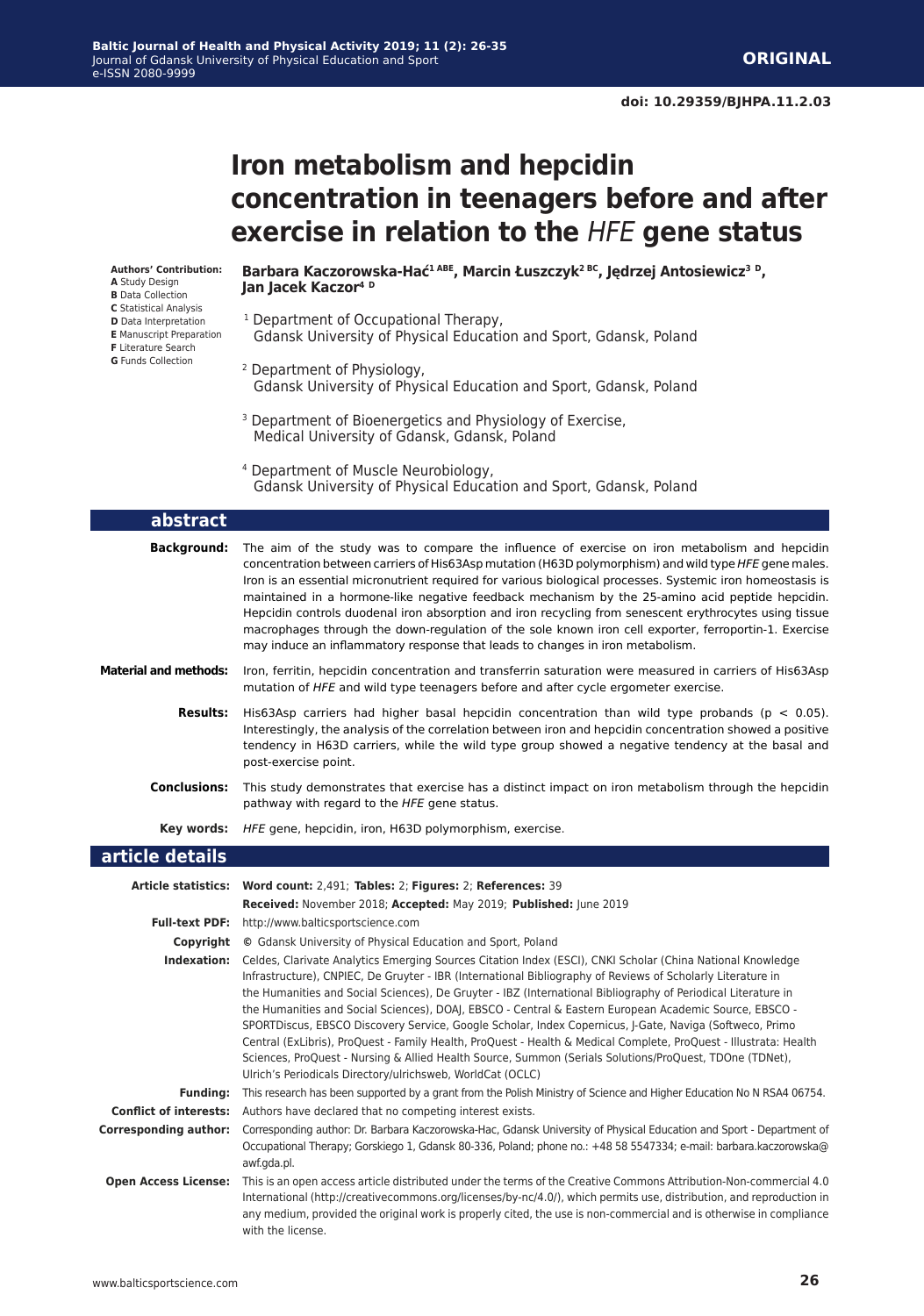### **introduction**

Iron is a trace mineral required for various biological processes, which include erythropoiesis, oxidative metabolism, DNA replication, and cellular immune response [1]. Systemic iron homeostasis is maintained in a hormone-like negative feedback mechanism by the liver-produced 25-amino acid peptide, hepcidin [2]. Hepcidin production is up-regulated by inflammation and iron loading and is suppressed in the setting of anemia and in response to hypoxia [3]. Hepcidin controls duodenal iron absorption and iron recycling from senescent erythrocytes using tissue macrophages through the down-regulation of the sole known iron transmembrane exporter, ferroportin-1. It operates by binding to the iron exporter ferroportin in iron-releasing target cells, mainly tissue macrophages and duodenal enterocytes, but also other cell types. The binding of hepcidin occludes iron efflux and triggers ubiquitination, internalization and lysosomal degradation of ferroportin [3]. Hepcidin expression restricts intestinal iron absorption, macrophage iron release and reduces body iron stores, thus limiting iron for erythropoiesis [4]. A variety of pathologic conditions are associated with inadequate hepcidin production. Deregulation of hepcidin expression is a common feature of hereditary hemochromatosis due to *HFE* gene mutation; therefore, low hepcidin causes iron overload. Hepcidin expression in the liver is mainly controlled by the BMP-SMAD pathway, and the BMP type I receptors ALK2 and ALK3 are responsible for iron-dependent hepcidin upregulation and basal hepcidin expression [5]. Regular exercise decreases body iron stores [6], and recently it has been suggested that hepcidin may be an important mediator in this process. Therefore, the purpose of the study was to compare the influence of exercise on iron metabolism and hepcidin concentration between carriers of His63Asp mutation (H63D polymorphism) and wild type *HFE* gene males. Taking into consideration exercise induced inflammatory response and its impact on hepcidin secretion, we evaluated hematologic parameters, iron metabolism and hepcidin concentration in six healthy male teenagers and six carriers of H63D *HFE* gene mutation before and after cycle ergometer exercise.

### **material and methods**

#### **subjects**

We analysed twelve male teenagers aged from 15 to 18 years (mean age 17.0 ±1.00 years): carriers of His63Asp mutation (H63D polymorphism) of *HFE* gene  $(n = 6)$  and wild type  $(n = 6)$ .

All the probands were in good condition, and concomitant infections were excluded. The subjects' physical activity included informal exercise (running, swimming, team games or cycling) 2 hours per week in addition to their normal school physical education lessons (4 hours per week). Patients were requested to refrain from intense physical activity for the 2 days prior to testing. Before enrolment into the study, the patients underwent a complete physical checkup, carried out by a physician, aimed at detecting possible contraindications to the exercise test. The patients were measured and weighed using standard techniques. Z-score values were determined for body height, body mass and the body mass index (BMI) [7]. The body surface area (BSA) was calculated using the equation previously described [8]. To reduce a measurement error, the patients were familiarized with the experimental procedure. The patients then performed a cardiopulmonary exercise test (CPET). The exercise test was preceded and followed by a cardiopulmonary function test and blood assays.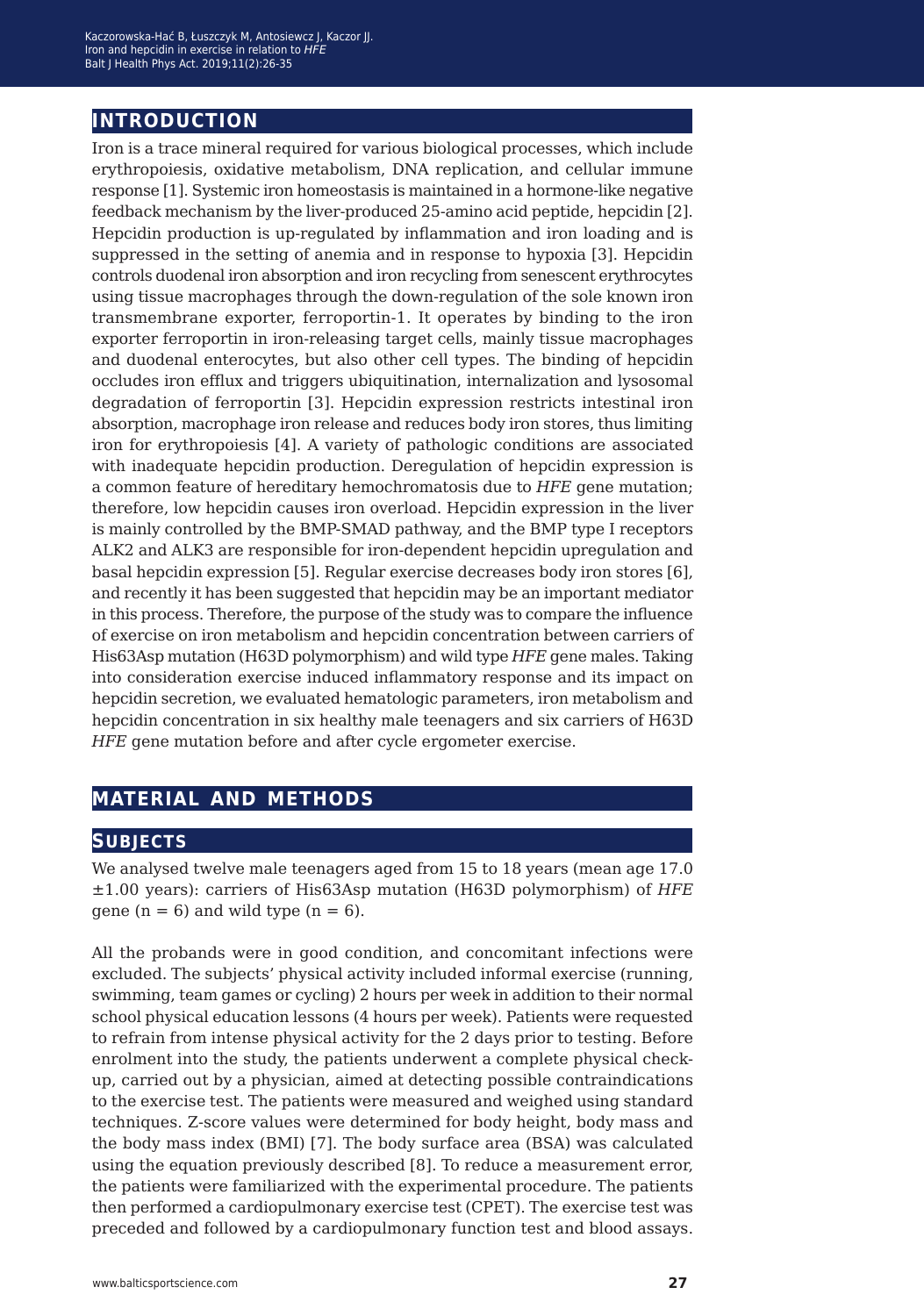All patients performed a CPET on an electrically braked cycle ergometer (ViaSprint 150P, Ergoline, Bitz, Germany). Before the five-minute warm-up at  $1.5 W·kq<sup>-1</sup>$ , the patients had a three-minute resting period to allow for the recording of baseline cardiopulmonary values. The exercise intensity was then increased by steps of 25 W·min-1 until exhaustion. During the CPET, patients had to maintain a pedalling frequency between 50 and 60 revolution·min<sup>-1</sup>, at the investigators' strong verbal encouragement. It was judged that an exercise was at or near the maximal level when patients showed clinical signs of intense effort, were unable to maintain the required pedalling frequency and when at least one of the following criteria was met: the heart rate at peak exercise  $(HR_{peak})$  of  $>180$  beats·min<sup>-1</sup> or a respiratory exchange ratio at peak exercise ( $RER_{peak}$ ) of  $> 1.0$ .

During CPET, patients breathed through a facemask (Hans Rudolph, Kansas City, MO, USA) connected to a calibrated respiratory gas analysis system (Jaeger Oxycon Pro, Viasis Healthcare GmbH, Höchberg, Germany). Oxygen uptake was determined on-line from breath-breath ventilation and metabolic gas exchange measurements averaged at ten-second intervals. The heart rate was monitored continuously by telemetry (Polar Monitors, Electro, Kempele, Finland). All equipment was calibrated according to the instructions of the manufacturer before every test. Peak oxygen uptake  $(VO_{\gamma_{\text{neak}}})$  and other absolute values at peak exercise were calculated as the average value over the last thirty seconds prior to termination of the CPET as previously described [9].

There were no chronic disorders, i.e. hemochromatosis or hemoglobinopathies in parental families. Parents denied following a vegetarian diet, iron pills administration, and meat consumption was adequate for the patient's age. In order to exclude acute and chronic illnesses, all patients underwent physical examination and laboratory assays. Abdominal ultrasonography was also performed and no abnormalities were revealed.

The study was officially approved by the Bioethical Committee of the Regional Medical Society in Gdansk NKBBN/523/2013 according to the Helsinki Declaration. Prior to the study, ethical approval of procedures and an informed consent of both the children and their parents were obtained.

#### **study organisation and methodology**

Before exercise and five minutes after exercise blood samples were taken from an antecubital vein into single-use containers with an anticoagulant (EDTAK2). After collection, all of the samples were immediately placed at 4 C and, within 10 min of collection were centrifuged at 3000g at 4 C for 10 min.

Hepcidin serum levels were measured using a commercial ELISA kit (DRG Hepcidin ELISA kit; DRG Instruments GmbH, Germany) that included a 5-point reference curve from 0 to 140 ng/mL and two level internal quality controls automated on a DSX ELISA processing system (Dynex technologies, Technogenetics, Milan, Italy) according to the manufacturer's instructions.

The laboratory assays included a full blood count with reticulocytosis and microscopic evaluation, protein C concentration, aspartate and alanine transaminases activity, bilirubin, creatinine levels, HBsAg and anti-HCV antibodies. Blood count with reticulocytosis was performed using SYSMEX XE 2100, whereas, AST (aspartate aminotransferase), ALT (alanine aminotransferase), bilirubin, creatinine levels, HBsAg, a-HCV antibodies, ferritin, transferrin, and protein C concentration were performed using ARCHITECT CI 8200 (ABBOTT). All reagents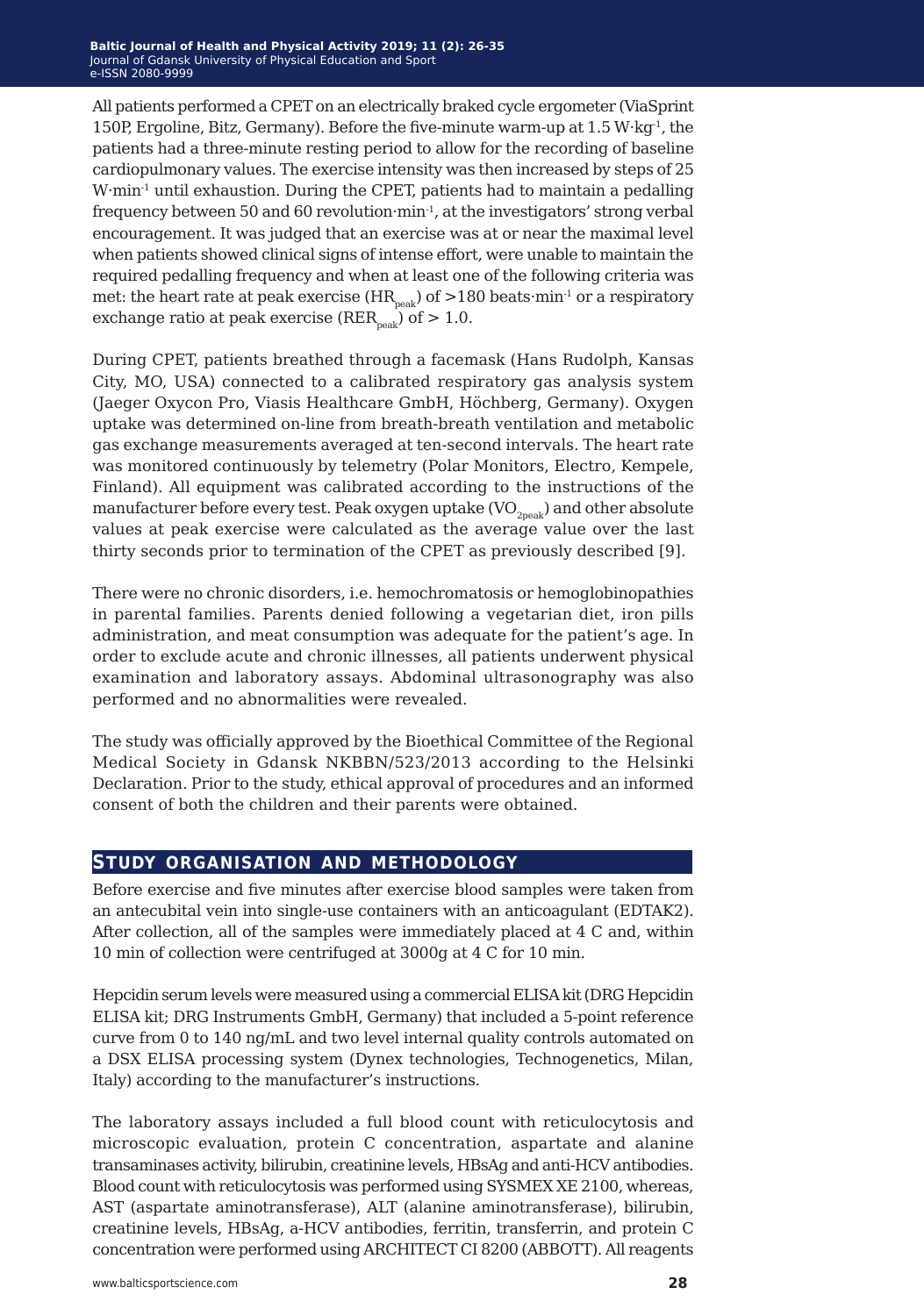used were supplied by the manufacturer. Iron metabolism was also assessed by measuring iron concentration, ferritin, and transferrin saturation (SYSMEX XE 2100, Architect ci 8200, and Test 1 SDL).

To obtain the *HFE* gene status, patients underwent genetic testing for HFE mutations using Real-Time PCR and melting curve analysis methods with the *HFE* H63D S65C C282Y (TibMolbiol) LightMix in-vitro diagnostics kit and LightCycler 2.0 Instrument (ROCHE). Two fragments of the *HFE* gene were amplified simultaneously: 163 bp fragment containing two polymorphisms: c.187C>G (63 H/D), c.193A>T (65 S/C) and 284 bp fragment containing the c.845G>A (282 C/Y) polymorphism. The genotype results were detected in two different optical canals based on melting temperatures. The mutant type 63D allele displayed higher melting temperature (650C) than wild type H63, S65 allele (570C) and the mutant 65C allele (520C). The mutant 282Y allele displayed a higher melting temperature (620C) than the wild type C282 allele (560C). The patients' genotype profiles were compared to the standards supplied by the manufacturer.

All experimental and calculated values are presented as means ±SEM. Statistica 13.1 (Dell Inc. 2016) [10] was used for statistical analysis. Group differences in physical and fitness characteristics were analyzed by an unpaired Student's t test. Means of circulating components were compared using the repeated measures analyses of variance with Scheffe correction for multiple comparisons. When normality of data could not be established a nonparametric Wilcoxon or Mann–Whitney tests was used for paired and unpaired series, respectively. In all statistical analyses, the threshold for significance was set at  $p < 0.05$ .

The entire experiment was performed in the laboratory of Molecular Biology at the Medical University of Gdansk and in the laboratory of Physiology of Exercise at the Gdansk University of Physical Education and Sport.

#### **results**

There were no statistical differences in age, height, weight, BMI, BSA and absolute  $VO_{2pek}$  (L/min) between compared groups, whereas relative  $VO_{2pek}$ (mL/kg/min) and a centile of this parameter were statistically higher in the wild type *HFE* gene group; data are presented in Table 1.

Table 1. Subject characteristics

|                                                                          | Wild<br>$(n = 6)$ | H63D<br>$(n = 6)$  |
|--------------------------------------------------------------------------|-------------------|--------------------|
| Age $(y)$                                                                | $17.2 \pm 0.38$   | $16.7 \pm 1.09$    |
| Height (cm)                                                              | $175.0 \pm 2.84$  | $177.7 \pm 3.39$   |
| Height [z-score]                                                         | $-0.43 \pm 0.46$  | $0.07 \pm 0.57$    |
| Weight (kg)                                                              | $62.3 \pm 3.68$   | $68.9 + 5.36$      |
| Weight [z-score]                                                         | $-0.60 \pm 0.34$  | $0.07 + 0.53$      |
| BMI ( $kg·m²$ )                                                          | $20.3 \pm 0.89$   | $21.6 \pm 0.87$    |
| BMI [z-score]                                                            | $-0.42 \pm 0.29$  | $0.14 \pm 0.36$    |
| BSA [m <sup>2</sup> ]                                                    | $1.73 \pm 0.06$   | $1.84 \pm 0.09$    |
| $VO_{2peak}$ [L·min <sup>-1</sup> ]                                      | $3.09 \pm 0.15$   | $2.82 \pm 0.14$    |
| $VO_{2neak}$ [L·min <sup>-1</sup> ] (centiles)                           | $45.8 \pm 7.68$   | $41.7 \pm 13.3$    |
| $VO_{2peak}$ [mL·kg <sup>-1</sup> ·min <sup>-1</sup> ]                   | $49.9 \pm 2.31$   | $41.3 \pm 1.29$ *  |
| VO <sub>20eak</sub> [mL·kg <sup>-1</sup> ·min <sup>-1</sup> ] (centiles) | $51.7 \pm 11.7$   | 13.83 $\pm$ 3.70 ^ |

Results are shown as means  $\pm$  SEM. BMI – body mass index; BSA – body surface area; VO<sub>2peak</sub> – oxygen uptake at peak exercise. Between groups  $* p = 0.009$ ,  $\gamma p = 0.037$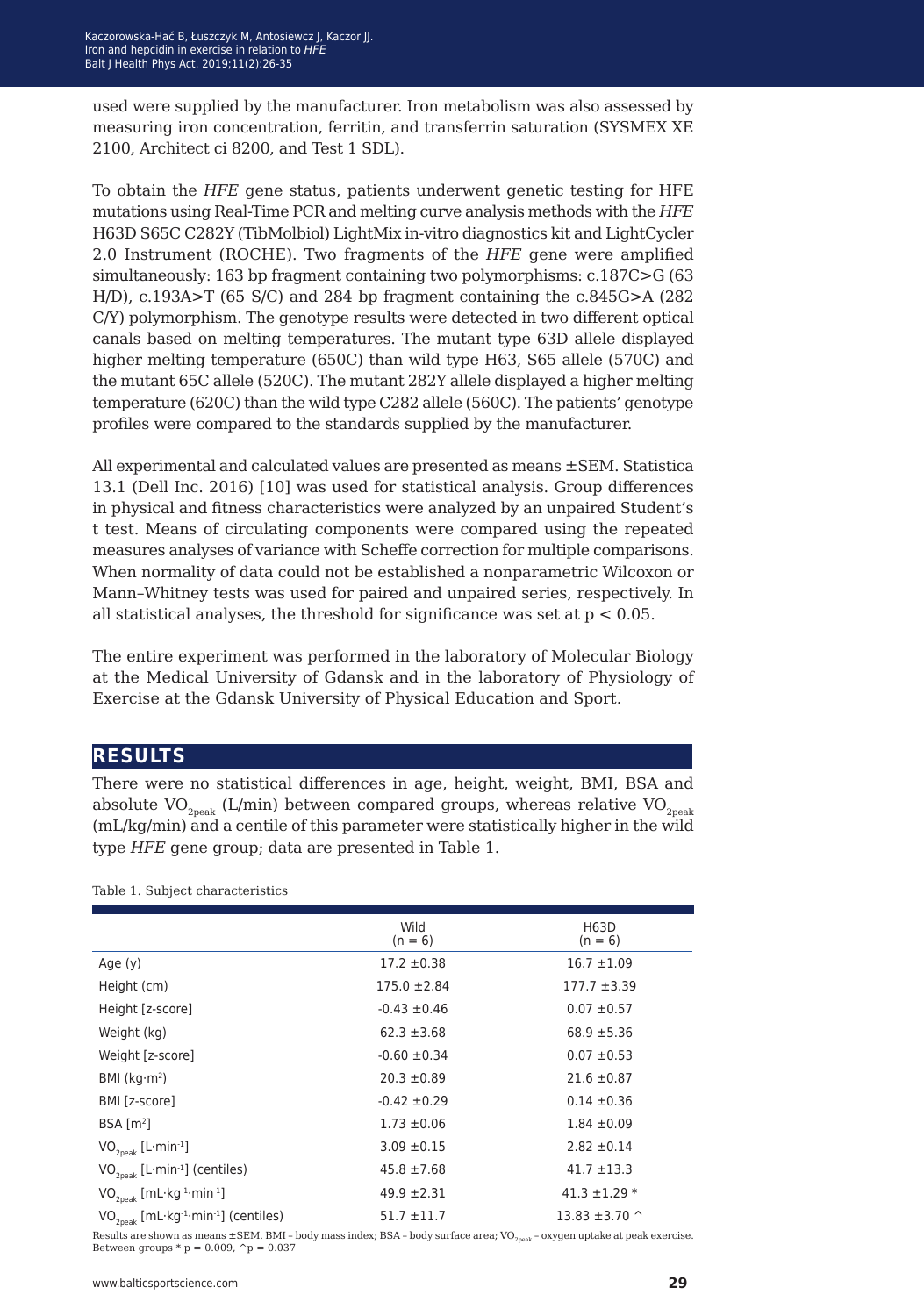All biochemical parameters after exercise were calculated regarding plasma volume according to Berthoin [11]. The wild *HFE* gene group showed statistical higher hemoglobin concentration, number of RBC, and reticulocytosis before exercise, while hematocrit, leucocytes, neutrophils, and platelets were higher after the exercise. Controversially, in the H63D *HFE* gene polymorphism group, biochemical and morphological parameters did not differ before and after the exercise, despite a statistically higher number of leucocytes and platelets after exercise. Comparison between wild and polymorphism groups revealed that hemoglobin concentration after exercise was statistically higher in the H63D polymorphism group compared to the wild group. There was no statistical difference in hepcidin concentration before and after exercise in the wild group. Basal hepcidin concentration was statistically higher in the H63D polymorphism group than in the wild type group; data are presented in Table 2.

| Biochemical      | Wild $(n=6)$     |                           | $H63D(n=6)$      |                           |
|------------------|------------------|---------------------------|------------------|---------------------------|
| marker           | rest             | after exercise            | rest             | after exercise            |
| $Hb$ [g/dl]      | $15.2 \pm 0.26$  | 14.6 $\pm$ 0.26 $*$       | $16.1 \pm 0.32$  | $16.0 \pm 0.44$ **        |
| Ht $[%]$         | $44.5 \pm 1.03$  | 47.4 $\pm$ 1.01 ^         | $46.7 \pm 0.76$  | $47.3 \pm 0.58$           |
| RBC [ml/dl]      | $5.17 \pm 0.14$  | 4.90 $\pm$ 0.11 $\cdot$   | $5.47 \pm 0.12$  | $5.45 \pm 0.17$           |
| Retic [%]        | $0.90 \pm 0.12$  | $0.74 \pm 0.07$ $\degree$ | $0.65 \pm 0.10$  | $0.69 \pm 0.10$           |
| WBC [G/I]        | $4.81 \pm 0.18$  | 6.74 $\pm$ 0.17 $*$       | $5.63 \pm 0.82$  | 6.98 $\pm$ 1.34 $\degree$ |
| ANC[G/I]         | $2.22 \pm 0.15$  | 2.85 $\pm$ 0.30 $\degree$ | $2.52 \pm 0.47$  | $3.07 + 0.60$             |
| $PLT$ $[G/I]$    | $219.7 \pm 7.50$ | $245.5 \pm 11.0$ °        | $227.2 \pm 24.0$ | 243.6 $\pm$ 27.8 °        |
| CRP [mg/dl]      | $0.66 \pm 0.50$  | $0.64 \pm 0.48$           | $0.73 \pm 0.30$  | $0.74 \pm 0.30$           |
| Fe [ug/dl]       | $85.7 \pm 11.2$  | $85.2 \pm 10.4$           | $132.7 \pm 24.0$ | $141.5 \pm 28.7$          |
| Ferritin [ng/ml] | $45.1 \pm 8.21$  | $45.5 \pm 8.91$           | $39.1 + 7.73$    | $40.3 \pm 7.73$           |
| TSA [%]          | $25.3 \pm 3.07$  | $23.0 \pm 2.57$           | $36.5 \pm 5.35$  | $37.1 \pm 6.23$           |
| Hepcidin [ng/ml] | $4.87 \pm 0.52$  | $4.60 \pm 0.52$           | $7.18 \pm 0.82$  | $8.01 \pm 1.57$           |

Table 2. Summary of participants' biochemistry at rest and after exercise

Results are shown as means ±SEM. Hb – hemoglobin concentration; Ht – hematocrit; RBC – red blood cells; WBC – white blood cells; ANC – absolute neutrophil count; PLT – platelets; CRP – C-reactive protein; Fe – iron; TSA – transferrin saturation. Within group change for exercise: \* p = 0.028,  $\hat{p}$  p = 0.003, • p = 0.018,  $\sigma$  p = 0.046,  $\hat{p}$  = 0.022,  $\hat{p}$  p = 0.027

Between groups difference at rest:  $\cdot \cdot p = 0.045$ 

Between groups change for exercise:  $** p = 0.030$ 

Correlation between iron and hepcidin concentration revealed a statistically insignificant positive tendency in the H63D *HFE* gene polymorphism group, a statistically insignificant negative tendency in the wild group, both at the basal and the post-exercise points; data are presented in Figures 1 and 2.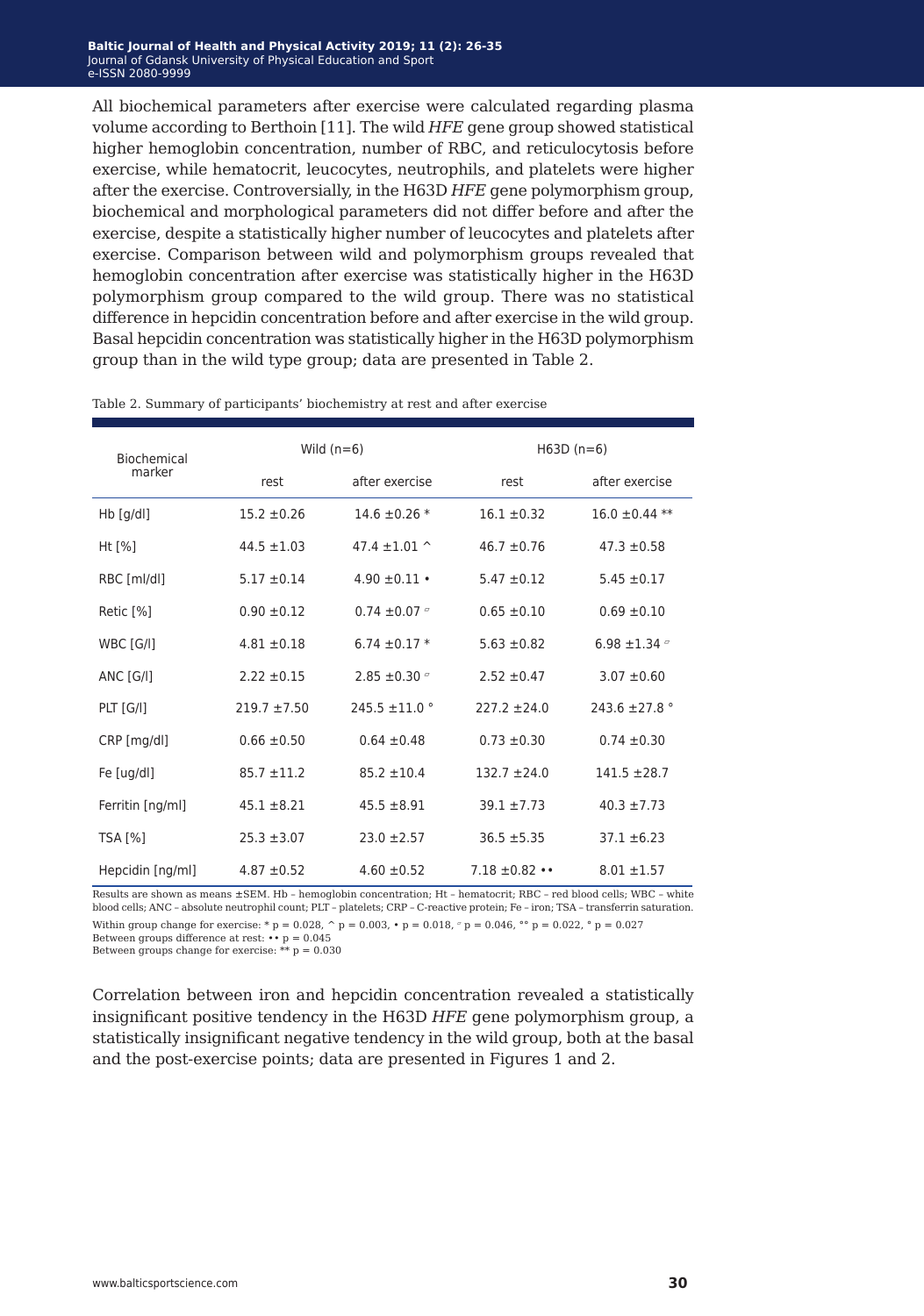



Wild Type:  $y = 6.6198 - 0.022*x$ ;  $r = -0.4534$ ;  $p = 0.1388$ ;  $r2 = 0.2055$ H63D:  $y = 5.9111 + 0.0123*x$ ;  $r = 0.2573$ ;  $p = 0.4194$ ;  $r2 = 0.0662$ 





Wild Type group before exercise:  $y = 6.8145 - 0.0227*x$ ;  $r = -0.4858$ ;  $p = 0.3286$ ;  $r2 = 0.2360$ Wild Type group after exercise:  $y = 6.4279 - 0.0214*x$ ;  $r = -0.4277$ ;  $p = 0.3976$ ;  $r2 = 0.1829$ H63D group before exercise: y = 5.4773 + 0.0128\*x; r = 0.3749; p = 0.4640; r2 = 0.1406 H63D group after exercise:  $y = 6.4384 + 0.0111*$ x;  $r = 0.2038$ ;  $p = 0.6986$ ;  $r2 = 0.0415$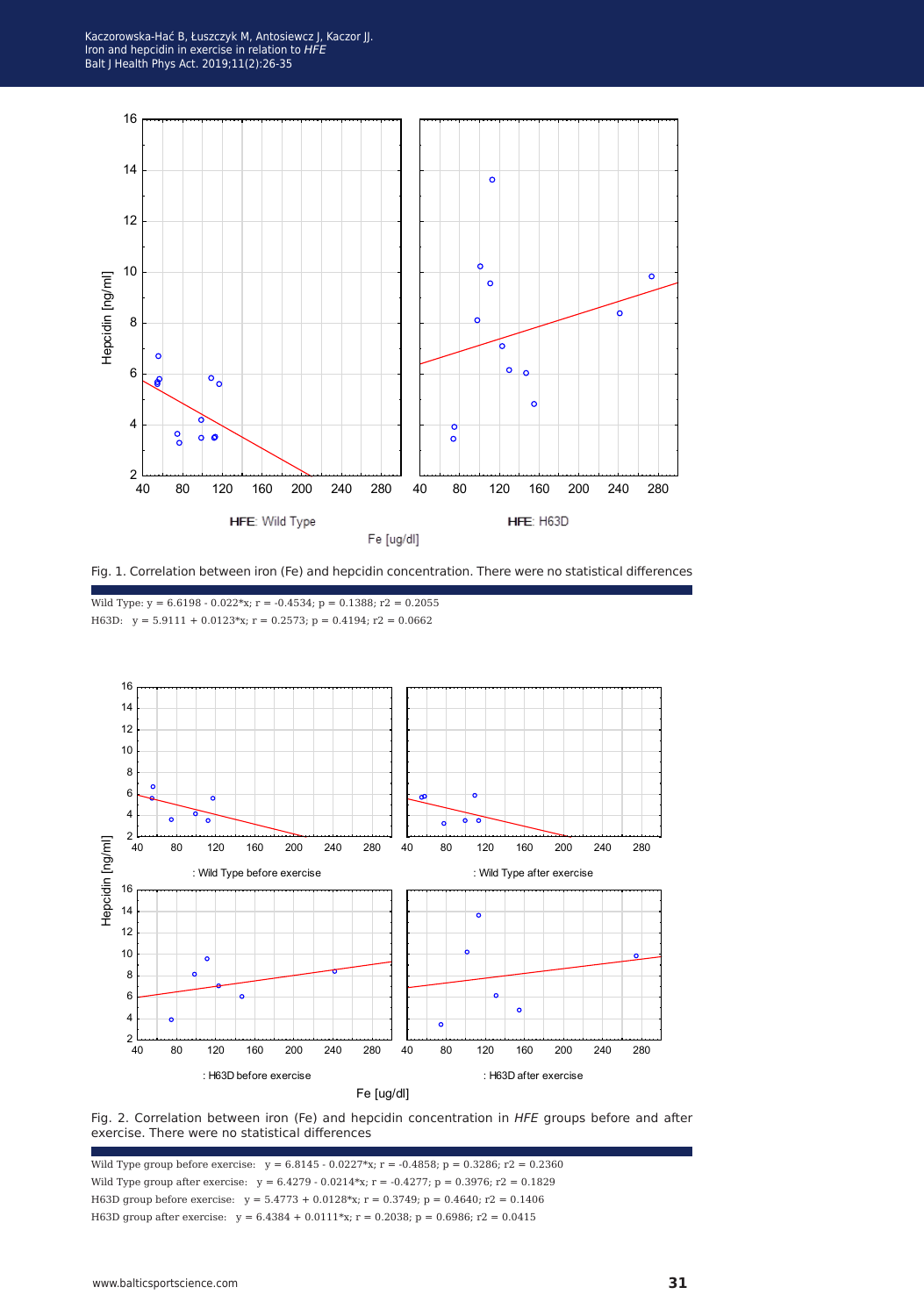### **discussion**

In this study we showed that H63D carriers of *HFE* gene showed higher basal hepcidin concentration than wild type probands. Interestingly, the analysis of correlation between iron and hepcidin concentration showed a positive tendency in H63D carriers, while presenting a negative tendency at the basal and the post-exercise point for the wild types. Moreover, male H63D carriers showed higher hemoglobin concentration than the unburdened children.

Exercise training influences the immune function, metabolism, and health. The changes observed in hematologic parameters and iron metabolism due to training are complex and still poorly understood. Physiological iron balance is tightly controlled at the cellular and systemic level by iron regulatory proteins and the iron regulatory hormone, hepcidin. This small liver-produced peptide hormone inhibits intestinal iron absorption, and macrophage iron recycling, thereby decreasing body iron availability [12]. Hepcidin expression is regulated by body iron status, interleukin-6 (IL-6), erythropoietic activity of the bone marrow, and hypoxia [13]. It was described that intense exercise induces a significant increase in plasma Il-6 [14] resulting in hepcidin gene expression [15]. Hepcidin is also expressed in response to elevated iron concentration and exercise, but depressed during hypoxia [3, 16]. Clinical research has demonstrated that peak hepcidin levels occur 3 hrs following the peak of IL-6 [17]. The relationship between hepcidin and IL-6 was confirmed while investigating the response to a single dose of exercise: endurance [18] and interval exercise [19]. In addition, Roecker and co-workers observed a considerable increase in the hepcidin level 24 h after a 42.2-km marathon run in female athletes [20]. Scientific studies which have been carried out concerning IL-6 production, iron metabolism, and hepcidin secretion have not considered the contribution of inherited traits which lead to increased intestinal absorption of iron and their possible influence on exercise. Hereditary hemochromatosis (HH) is a metabolic disorder caused by mutations of genes that control iron balance leading to tissue iron overload [21]. Classical HH is associated with mutations in *HFE* genes. Target organs and tissues affected by HH include the liver, heart, pancreas, joints, and skin, with cirrhosis and diabetes mellitus representing late signs of a disease in patients with markedly elevated liver iron concentration [22]. The high population of *HFE* gene polymorphism raises high interest in its role in the human system. Although, the potential impact of the His63Asp mutation (H63D polymorphism) of the *HFE* gene on increased hemoglobin concentration has already been described, its entire role still remains unknown.

In the presented paper, we compared hematological parameters, iron metabolism and hepcidin concentration in six healthy teenagers and six carriers of His63Asp mutation (H63D polymorphism) of *HFE* gene before and after incremental cycling exercise until exhaustion. It cannot be excluded that statistically significant changes in the number of white blood cells and platelets noted in both groups, regarding plasma volume calculation [11], reflect an exercise-induced inflammation response. The complex decline in hemoglobin concentration, hematocrit, number of red blood cells and reticulocytosis after the experiment on the wild type group can be attributed to adaptive processes that include hemodilution [23]. On the contrary, the parameters of red blood cells for the H63D polymorphism group remained unchanged. However, it has been proposed that greater quantities of iron entering maturing erythrocytes are incorporated into hemoglobin in persons with hemochromatosis, with concomitant hemodilution probably resulting in a stable concentration [24, 25].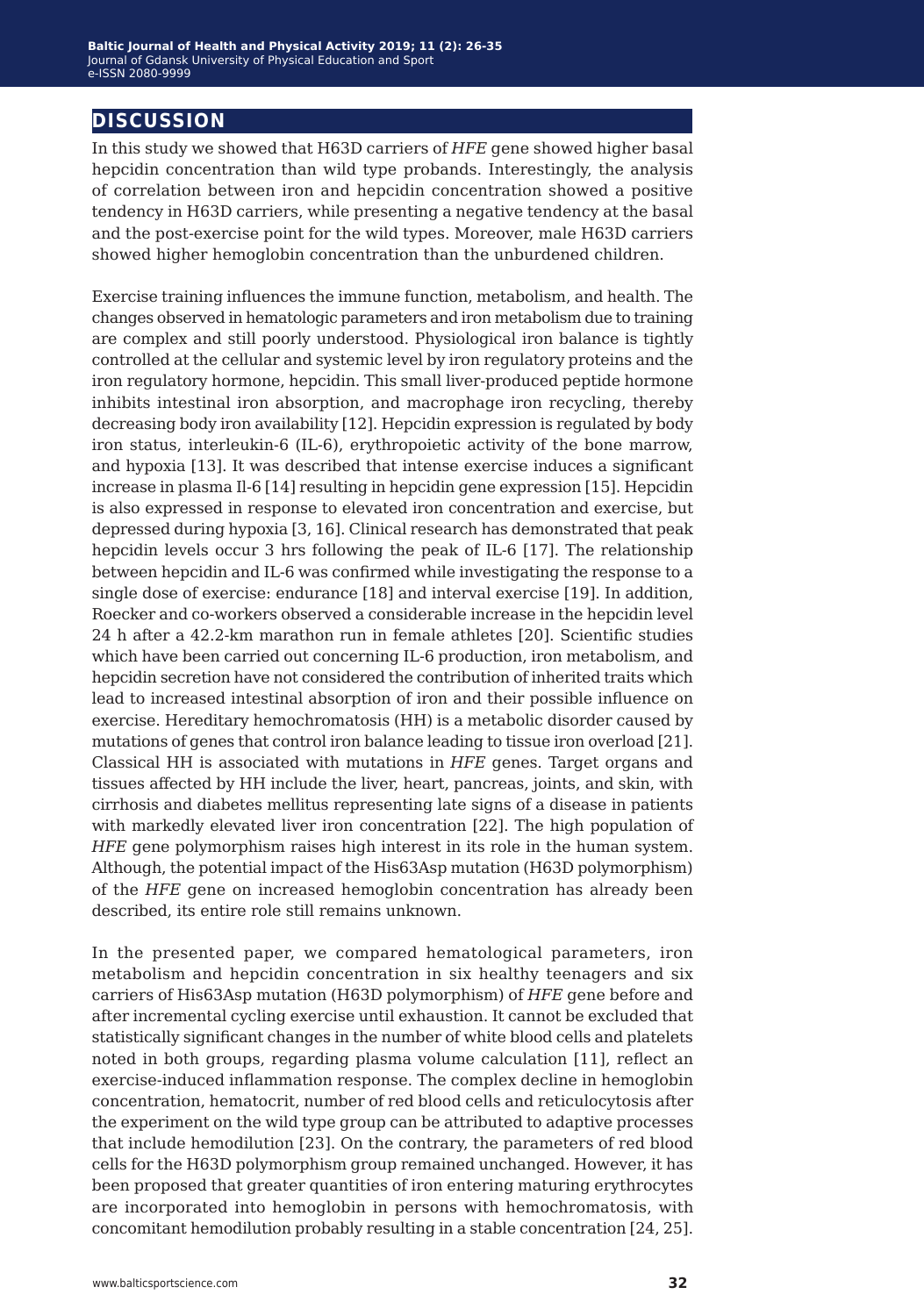Surprisingly, mean concentration of iron, ferritin, and transferrin saturation before the experiment were normal and did not significantly change after exercise. Reports considering adaptive iron balance due to exercise are controversial [6, 26, 27, 28]. Available studies reflect a combination of multifocal factors suggesting the predominant role of hepcidin as a main mediator of iron metabolism and its deficiency or resistance mediating the hyperabsorption of iron [23, 25, 26, 29]. The central pathogenic role of hepcidin in the regulation of iron absorption and release from macrophages has been undoubtedly confirmed, though its precise mechanism is still not well understood [29, 30]. Nevertheless, an inappropriately low hepcidin level has been demonstrated in the serum of hemochromatosis patients [31, 32]. Other authors observed that basal hepcidin levels of C282Y/C282Y homozygotes and C282Y/H63D compound heterozygotes at diagnosis were similar to and even higher than the levels in wild types, but they were relatively deficient when considering the patients' iron load [33–36]. By contrast, in our experiment the base hepcidin concentration was statistically higher in the H63D polymorphism group than in the wild type group. Moreover, the correlation between iron and hepcidin concentration revealed a non-statistically positive tendency in the H63D *HFE*  gene polymorphism group and a non-statistically negative tendency in the wild group at both basal and after exercise points. Thus, iron metabolism seems to take a distinct hepcidin pathway depending on the modulating effect of the *HFE* genotype (wild type, H63D polymorphism), baseline iron load, or more likely on the iron pool or iron overload [37–39]. The analyzed H63D carriers did not present systemic iron overload; this might be the reason why the correlation between hepcidin and iron concentration was contrary to that in other reports considering HH models. Interestingly, in the conducted trial, it was noted, that the absolute values of  $\rm VO_{2\rm peak}$  normalized for the body mass and a centile of this parameter were statistically higher in the wild type *HFE* gene group. The provided findings suggest altered oxygen efficiency in the carrier group and the need for further research. Although, the number of tested teenagers was limited, which calls for cautious interpretation, we maintain that based on our findings and other reports, an accurate clinical knowledge of underlying *HFE* genotype would prompt the proper medical care of individuals with the hemochromatotic phenotype. We believe that further work considering more samples would provide intelligible conclusions.

#### **conclusions**

This study demonstrates the impact of exercise on hepcidin concentration and iron metabolism regarding the *HFE* gene status. Iron is an essential trace element required to support physical functions in the human body. Our results suggest that hepcidin is the main regulator of iron homeostasis, and that coexisting H63D *HFE* gene polymorphism has a modulating impact on its secretion.

#### **references**

- [1] Beutler E. Iron storage disease: facts, fiction and progres. Biol Cell Mol Dis. 2007;39:140-147. [https://](https://doi.org/10.1016/j.bcmd.2007.03.009) [doi.org/10.1016/j.bcmd.2007.03.009](https://doi.org/10.1016/j.bcmd.2007.03.009)
- [2] Hentze MW, Muckenthaler MU, Galy B, Camashella C. Two of tango: Regulation of mammalian iron metabolism. Cell. 2010;142:24-38. <https://doi.org/10.1016/j.cell.2010.06.028>
- [3] Nemeth E, Tuttle MS, Powelson J, et al. Hepcidin regulates cellular iron efflux by binding to ferroportin and inducing its internalization. Science. 2004;306:2090-3.<https://doi.org/10.1126/science.1104742>
- [4] Knutson MD, Oukka M, Koss LM, Avdemir F, Wessling-Resnick M. Iron release from macrophages after erythrophagocythosis is up-regulated by ferroportin 1 overexpression and down-regulated by hepcidin. Proc Natl Acad Sci USA. 2005;102:1324-1328. <https://doi.org/10.1073/pnas.0409409102>

<sup>[5]</sup> Rishi G, Subramaniam VN. Signaling pathways regulating hepcidin. Vitam Horm. 2019;110:47-70. <https://doi.org/10.1016/bs.vh.2019.01.003>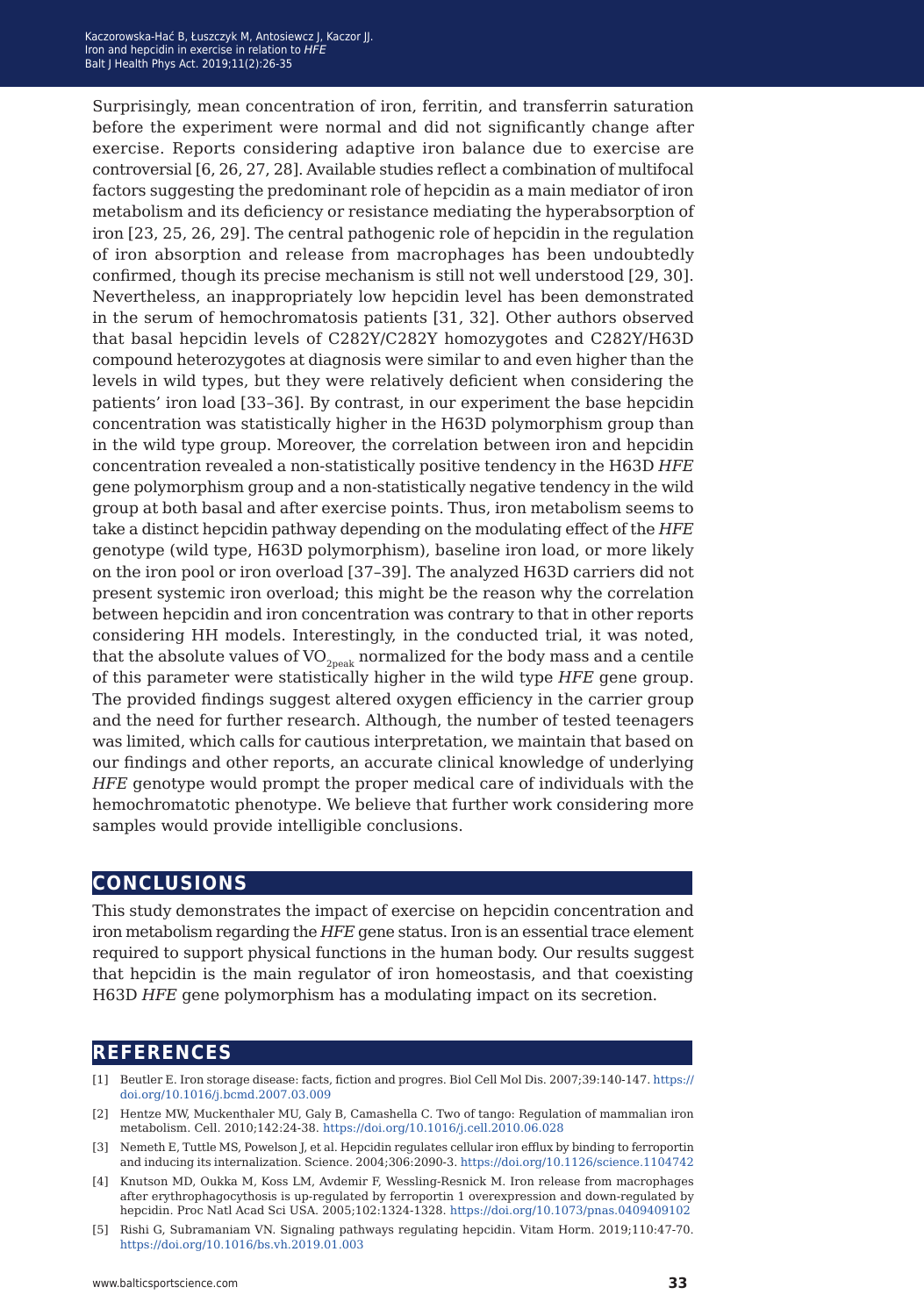- [6] Kortas J, Prusik K, Flis D, Ziemann E, Leaver N, Antosiewicz J. Effect of Nordic Walking training on iron metabolism in elderly women. Clin Interv Aging. 2015 Nov 27;10:1889-96. [https://doi.org/10.2147/](https://doi.org/10.2147/CIA.S90413) [CIA.S90413](https://doi.org/10.2147/CIA.S90413)
- [7] Kulaga Z, Litwin M, Tkaczyk M, et al. The height-, weight-, and BMI-for-age of Polish school-aged children and adolescents relative to international and local growth references. BMC Public Health. 2010 Mar 4;10:109. <https://doi.org/10.1186/1471-2458-10-109>
- [8] Haycock GB, Schwartz GJ, Wisotsky DH. Geometric method for measuring body surface area: a heightweight formula validated in infants, children, and adults. J Pediatr. 1978 Jul;93(1):62-66. [https://doi.](https://doi.org/10.1016/S0022-3476(78)80601-5) [org/10.1016/S0022-3476\(78\)80601-5](https://doi.org/10.1016/S0022-3476(78)80601-5)
- [9] Bongers BC, Hulzebos EH, Arets BG, Takken T. Validity of the oxygen uptake efficiency slope in children with cystic fibrosis and mild-to-moderate airflow obstruction. Pediatr Exerc Sci. 2012 Feb;24(1):129-41. <https://doi.org/10.1123/pes.24.1.129>
- [10] Dell Statistica (data analysis software system), version 13. 2016. software.dell.com.
- [11] Berthoin S, Allender H, Baqnet G, et al. Plasma lactate and plasma volume recovery in adults and children following high-intensity exercise. Acta Paediatr. 2003;92(3):283-90. [https://doi.](https://doi.org/10.1111/j.1651-2227.2003.tb00547.x) [org/10.1111/j.1651-2227.2003.tb00547.x](https://doi.org/10.1111/j.1651-2227.2003.tb00547.x)
- [12] Ganz T. Hepcidin and iron regulation, 10 years later. Blood. 2011;117:4425-4433. [https://doi.](https://doi.org/10.1182/blood-2011-01-258467) [org/10.1182/blood-2011-01-258467](https://doi.org/10.1182/blood-2011-01-258467)
- [13] Kong W-N, Gao G, Chang Y-Z. Hepcidin and sports anemia. Cell & Bioscience. 2014;4:19. [https://doi.](https://doi.org/10.1186/2045-3701-4-19) [org/10.1186/2045-3701-4-19](https://doi.org/10.1186/2045-3701-4-19)
- [14] Ziemann E, Zembron-Lacny A, Kasperska A, et al. Exercise training-induced changes in inflammatory mediators and heat shock proteins in young tennis players. Jour Sports Sci Med. 2013 Jun 1;12(2):282-9.
- [15] Nemeth E, Rivera S, Gabayan V, et al. IL-6 mediates hypoferremia of inflammation by inducing the synthesis of the iron regulatory hormone hepcidin. J Clin Invest. 2004;113:1271-1276. [https://doi.](https://doi.org/10.1172/JCI200420945) [org/10.1172/JCI200420945](https://doi.org/10.1172/JCI200420945)
- [16] Peeling P. Exercise as a mediator of hepcidin activity in athletes. Eur J Appl Physiol. 2010;110(5):877- 883. <https://doi.org/10.1007/s00421-010-1594-4>
- [17] Sim M, Dawson B, Landers G, et al. Effect of exercise modality and intensity on post-exercise interleukin-6 and hepcidin levels. Int J Sport Nutr Exerc Metab. 2013;23(2):178-186. [https://doi.](https://doi.org/10.1123/ijsnem.23.2.178) [org/10.1123/ijsnem.23.2.178](https://doi.org/10.1123/ijsnem.23.2.178)
- [18] Skarpanska-Stejnborn A, Basta P, Trzeciak J, Szczesniak-Pilaczynska L. Effect of intense physical exercise on hepcidin levels and selected parameters of iron metabolism in rowing athletes. Eur J Appl Physiol. 2015;115(2):345-351. <https://doi.org/10.1007/s00421-014-3018-3>
- [19] Antosiewicz J, Kaczor JJ, Kasprowicz K, et al. Repeated "all out" interval exercise causes an increase in serum hepcidin concentration in both trained and untrained men. Cell Immunol. 2013;283(1-2):12-17. <https://doi.org/10.1016/j.cellimm.2013.06.006>
- [20] Roecker L, Meier-Buttermilch R, Brechtel L, Nemeth E, Ganz T. Iron-regulatory protein hepcidin is increased in female athletes after a marathon. Eur J Appl Physiol. 2005 Dec;95(5-6):569-71. [https://](https://doi.org/10.1007/s00421-005-0055-y) [doi.org/10.1007/s00421-005-0055-y](https://doi.org/10.1007/s00421-005-0055-y)
- [21] Pietrangelo A. Molecular insights into the pathogenesis of hereditary haemochromatosis. Gut. 2006; 55:564-568. <https://doi.org/10.1136/gut.2005.078063>
- [22] Muckenthaler MU. How mutant HFE causes hereditary hemochromatosis. Blood. Aug 21, 2014; 124(8):1212-1213. <https://doi.org/10.1182/blood-2014-07-581744>
- [23] Zoller H, Vogel W. Iron supplementation in athletes-first do no harm. Nutrition. 2004;20:615-619. <https://doi.org/10.1016/j.nut.2004.04.006>
- [24] Zoeller H, Decristoforo C, Weiss G. Erythroid 5-aminolevulinate synthease, ferrochelatase and DMT1 expression in erythroid progenitors: differential pathways for erythropoietin and iron-dependent regulation. Br J Haematol. 2002;118:619. <https://doi.org/10.1046/j.1365-2141.2002.03626.x>
- [25] Barton JC, Bertoli LF, Rothenberg BE. Peripheral blood erythrocyte parameters in hemochromatosis: evidence for increased erythrocyte hemoglobin content. J Lab Clin Med. 2000 Jan;135(1):96-104. [https://doi.org/10.1016/S0022-2143\(00\)70026-6](https://doi.org/10.1016/S0022-2143(00)70026-6)
- [26] Ziemann E, Kasprowicz K, Kasperska A, Zembroń-Lacny A, Antosiewicz J, Laskowski R. Do high blood hepcidin concentrations contribute to low ferritin levels in young tennis players at the end of tournament season? J Sports Sci Med. 2013 Jun 1;12(2):249-58.
- [27] Kasprowicz K, Ziemann E, Ratkowski W, et al. Running a 100-km ultra-marathon induces an inflammatory response but does not raise the level of the plasma iron-regulatory protein hepcidin. J Sports Med Phys Fitness. 2013 Oct;53(5):533-7.
- [28] Dzedzej A, Ignatiuk W, Jaworska J, et al. The effect of the competitive season in professional basketball on inflammation and iron metabolism Biol Sport. 2016 Sep;33(3):223-9. [https://doi.](https://doi.org/10.5604/20831862.1201811) [org/10.5604/20831862.1201811](https://doi.org/10.5604/20831862.1201811)
- [29] Ganz T. Hepcidin. Rinsho Ketsueki. 2016;57(10):1913-1917.
- [30] Gutschow P, Schmidt PJ, Han H, et al. A competitive enzyme-linked immunosorbent assay specific for murine hepcidin-1: correlation with hepatic mRNA expression in established and novel models of dysregulated iron homeostasis. Hematologica. 2015 Feb;100(2):167-77. [https://doi.org/10.3324/](https://doi.org/10.3324/haematol.2014.116723) [haematol.2014.116723](https://doi.org/10.3324/haematol.2014.116723)
- [31] Bridle KR, Frazer DM, Wilkins SJ, et al. Disrupted hepcidin regulation in HFE-associated haemochromatosis and the liver as a regulator of body iron homeostasis. Lancet. 2003;361:669-73. [https://doi.org/10.1016/S0140-6736\(03\)12602-5](https://doi.org/10.1016/S0140-6736(03)12602-5)
- [32] Gehrke SG, Kulaksiz H, Herrmann T, et al. Expression of hepcidin in hereditary hemochromatosis: Evidence for a regulation in response to the serum transferrin saturation and to non-transferrinbound iron. Blood. 2003;102:371-6. <https://doi.org/10.1182/blood-2002-11-3610>